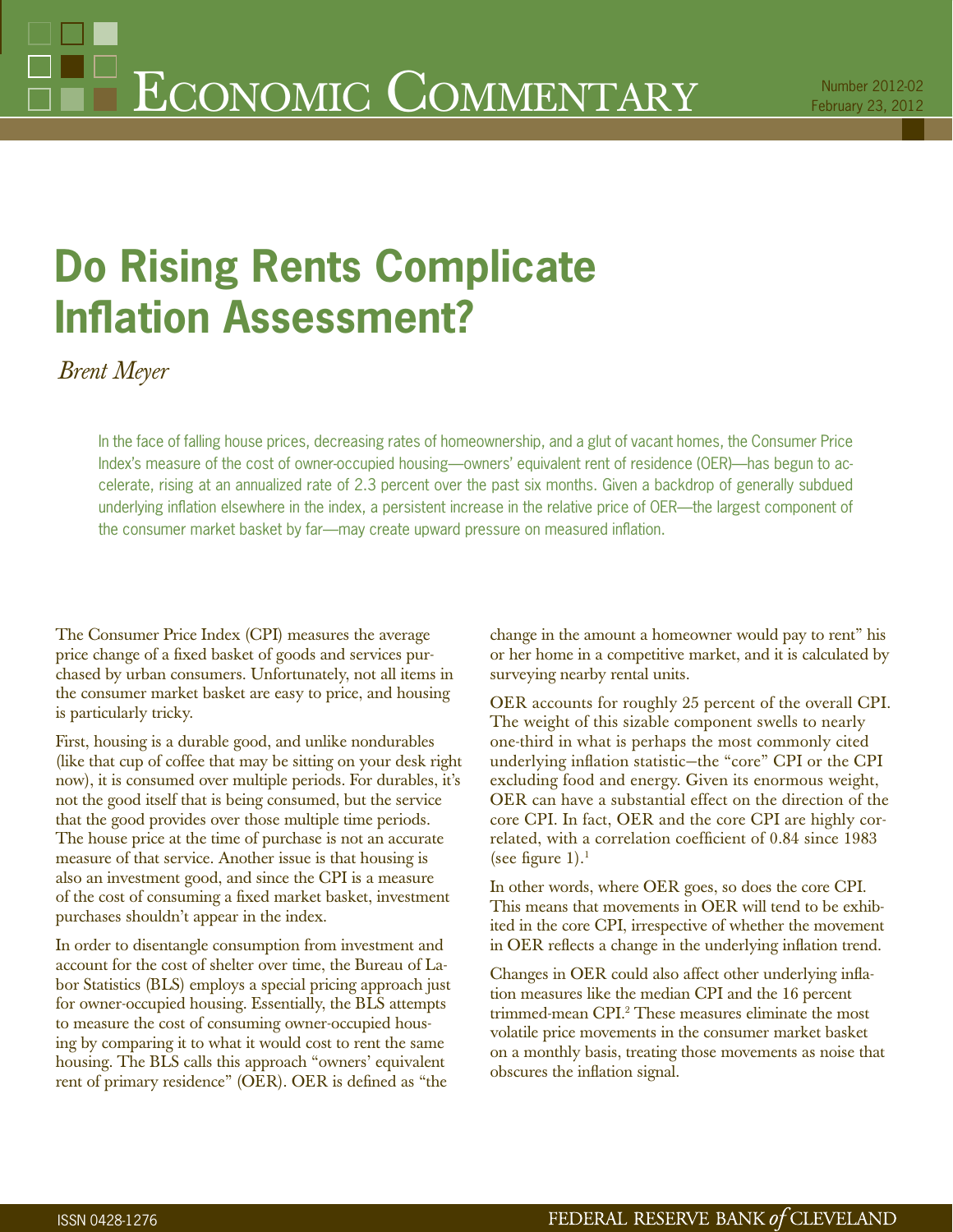However, a problem can arise in these measures when a component that is less likely to exhibit extreme price changes has an unusually high weight. OER happens to be roughly four times as large as the next largest component, and it is usually not volatile enough to end up in the tails of the price-change distribution. As a result, OER is often the median component. Because of these factors, a relative price shock to OER could lead to a false signal of inflationary pressure in these price statistics.

In recognition of this issue, the Federal Reserve Bank of Cleveland—which produces the median CPI and 16 percent trimmed-mean CPI-took steps to limit the influence of OER by breaking it up into its regional components. That approach led to a substantial improvement in the forecast accuracy of the two statistics. Still, an OER component has been the median component about half the time since 1998. (For further explanation, see "Methodological Adjustments to the Median and 16 Percent Trimmed-Mean CPI Estimators" at http://www.clevelandfed.org/research/data/ us-inflation/revmcpi.cfm).

## **OER and the Housing Market**

Even though OER is the BLS's measure of owneroccupied shelter costs, it doesn't, by construction, reflect changes in house prices. It's probably no surprise that even over long periods of time, OER and house prices can diverge markedly. Trends in housing and rental markets can push OER in ways that can have a noticeable effect on measured inflation statistics.

In the past decade, we have seen some sizeable differences (figure 2). From  $2002$  to  $2006$ , as the housing bubble was building, house prices (as measured by the Core Logic house price index) rose at an annualized rate of 11 percent, while OER increased at 2.8 percent per year over that time period.

Over the last five years or so, house prices have fallen roughly 30 percent and are still trending down (-4.0 percent over the past four quarters). Meanwhile, OER has increased 8 percent over the past five years and has started to accelerate in recent months. Moreover, conditions in the housing market are likely to lead to a continued acceleration in OER over the next few years.

In the wake of the housing bubble bursting and the subsequent financial crisis, millions of American households have transitioned from owning a home to renting. This transition is reflected in a dramatic decrease in homeownership rates.

Homeownership fell from a peak of 69 percent in the third quarter of 2006 to just 66.3 percent as of the third quarter of 2011, about where it was in the late 1990s. This shift away from homeownership also appears to have been less than voluntary in some instances. Foreclosure rates, according to the Mortgage Bankers Association, have jumped up fourfold since mid-2006.

Undoubtedly, some of the decline in homeownership is due to adverse economic conditions. The unemployment rate jumped from 5.0 percent in December 2007 (the onset of the last recession) to a peak of 10.1 percent in October 2009, and it is still around 8.5 percent currently. Moreover,

### **Figure 1. Core CPI and Owners' Equivalent Rent**



**Figure 2. House Prices and Owners' Equivalent Rent**

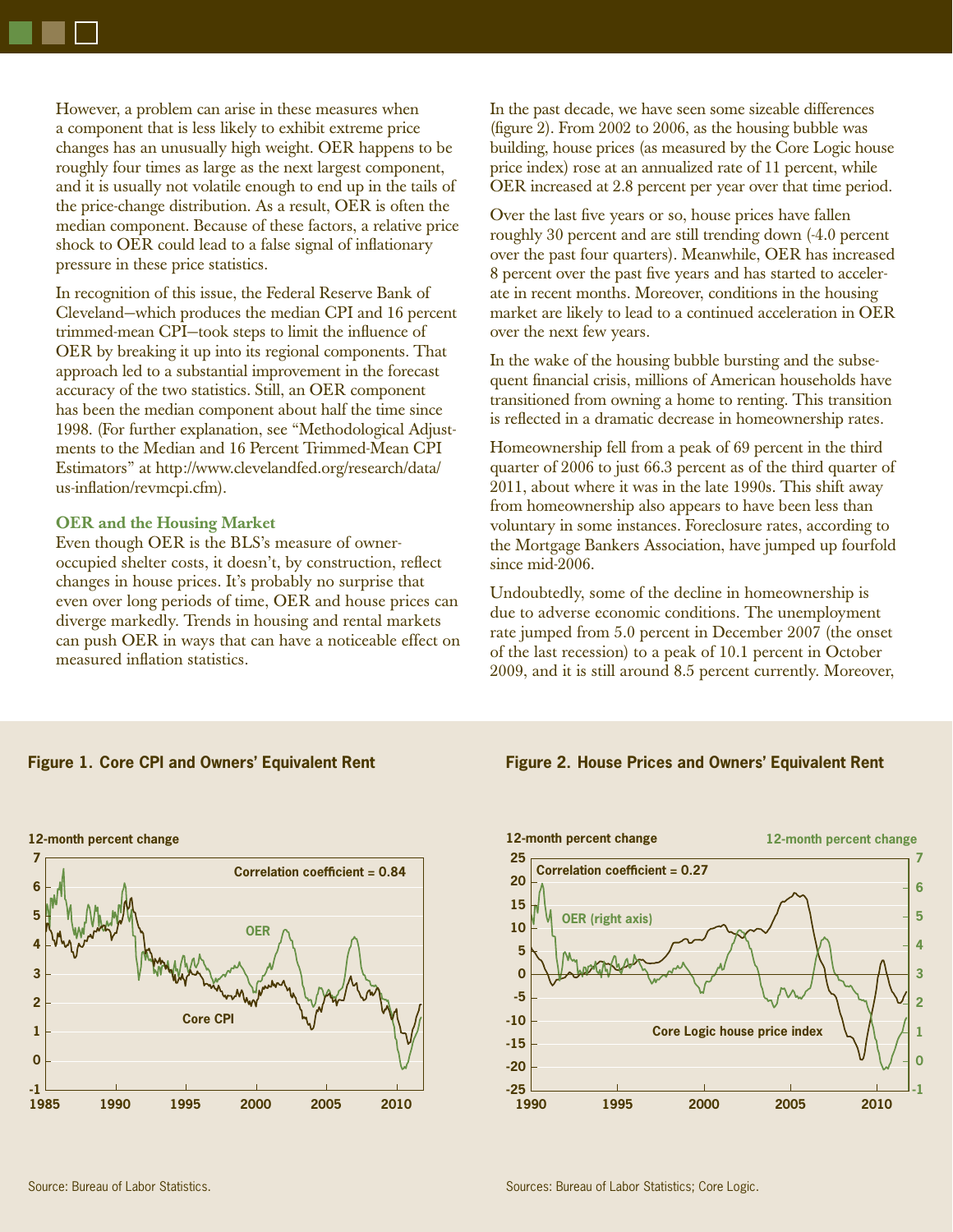over 40 percent of unemployed workers have been out of work for longer than 27 weeks. These dour labor market conditions imply that some households have suffered a shock to their income and thus their ability to carry a mortgage.

Moreover, there is also evidence that credit market conditions may also be hampering households' ability to get financing.Data from the Federal Reserve Board's Senior Loan Officer Opinion Survey on Bank Lending Practices points to a rapid tightening in lending standards for mortgage loans during the last recession. While that tightening has abated, it has yet to be undone. Research from the Board's staff also shows that individuals with less than perfect credit scores or those who are first-time home buyers are having difficulty obtaining financing even on mortgages that the lender could sell to Fannie and Freddie.<sup>3</sup>

These factors have led to a glut of unused housing units. According to the Census Bureau, the number of vacant housing units has jumped 12 percent in the last five years  $(f_{\text{figure}})$ . There has also been a dramatic upswing in the number of vacant homes held off the market (up 22 percent over the past five years). Roughly half of these units are being held off the market for "other reasons"—a catch-all category that the Census Bureau has noted likely reflects a number of properties that are in the foreclosure process.<sup>4</sup> In addition, there is a growing fraction that is "for sale only," meaning that these idle properties aren't able to be used by those households for whom owning a home is no longer an option.

The transition away from homeownership has led to a dramatic influx of new renters. All this new demand is starting to put pressure on rental vacancy rates, driving them down sharply in recent quarters. The increasing scarcity of rental units is in turn putting upward pressure on rents.

Because the BLS uses rents to calculate OER, frictions that affect a person's ability to purchase a home—such as credit market frictions—don't offset increases in rent, even though they show up as an artificial increase in rental demand. Also, using rents to calculate OER doesn't account for a glut of vacant homes, which would (all else held constant) lead to a decrease in house prices and thus the cost of carrying a mortgage.

This disruption in the housing market may lead to questions about OER, specifically whether it appropriately picks up changes in the shelter cost for owner-occupied housing. Certainly, an increase in OER given the oversupply of vacant homes and credit frictions that are preventing renters from becoming homeowners could be used as evidence. And, given that OER is measured by nearby rents, transitioning would-be renters back into homeownership may alleviate some of the upward price pressure. Yet it isn't clear whether those vacancies are habitable or whether those would-be renters ought to (or want to) purchase a home. Regardless, the potential remains for a change in the relative price of owner-occupied shelter costs to give a false signal of inflationary pressure, given the behavior of the rental market (figure  $4$ ).



## **Figure 4. Rental Vacancy and Owners' Equivalent Rent**



**Figure 3. Vacant Housing Units**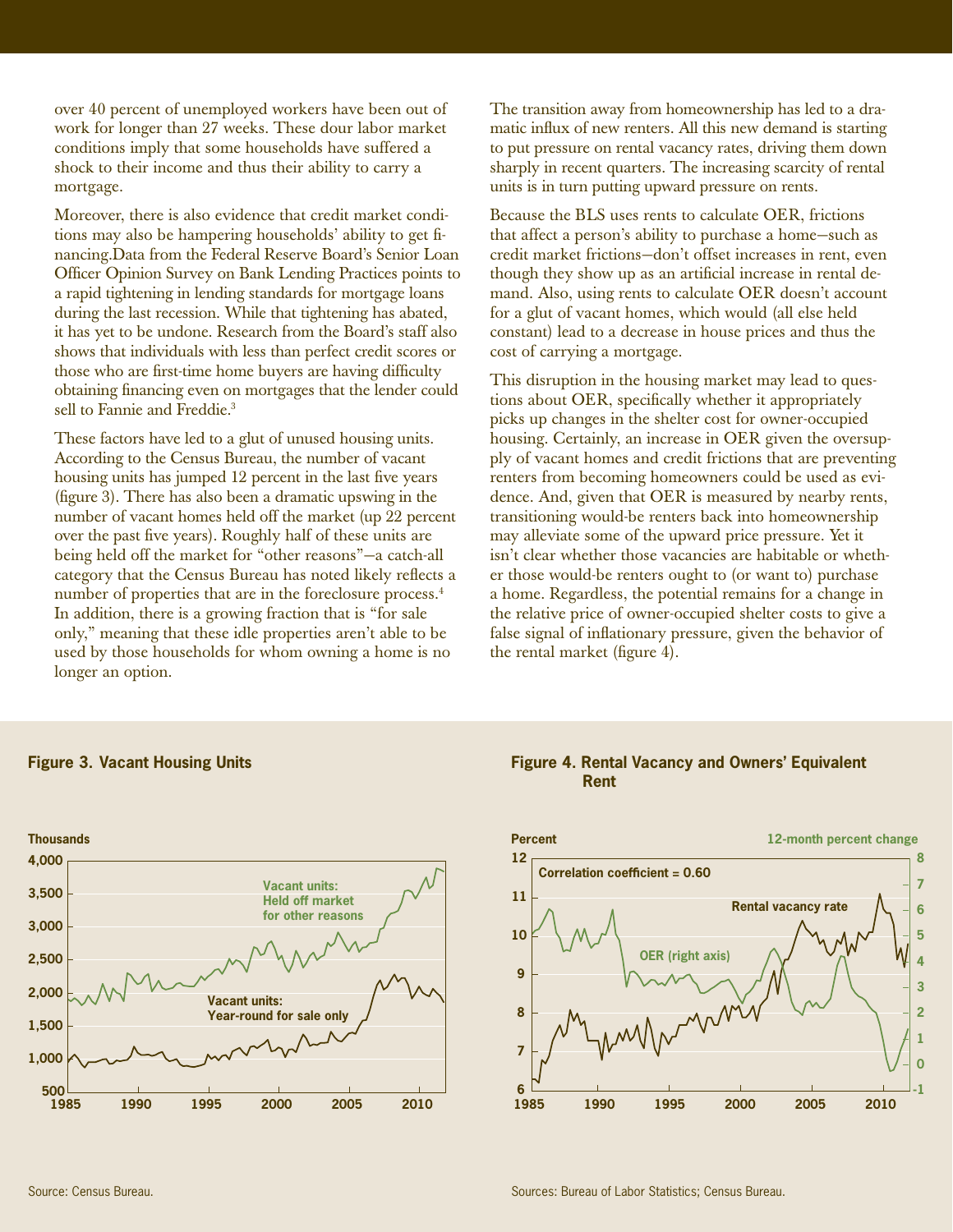

Moving forward, it is likely that rental vacancy rates will come under further pressure. Household formation, which dipped to a postwar low of just 357,000 new households in 2010, has started to rebound. Persistent impediments in the housing market are likely to make renting the more attractive (and perhaps only) option.

## **A Forecast of OER and Its Effect on the Core CPI**

Given that pressure on rental vacancies puts pressure on rents and OER, it is likely that recent changes in OER will have an impact on measured inflation rates. The question is, how much of an impact?

To provide an illustration of how important OER is to the read we get on underlying inflation from various statistics, I employed a relatively simple model to forecast OER from  $2011$ :Q4 to  $2014$ :Q4.<sup>5</sup> This model attempts to capture plausible rental market dynamics and provides a reasonable forecast of OER, using the past behavior of rental vacancy rates, multifamily housing starts, and OER.

The model forecasts that the rental vacancy rate will fall to 8.6 percent by the end of 2014—roughly in line with its level in mid-2002, before the housing bubble erupted (figure 5).

Concurrently, OER rises swiftly to 3.5 percent by the fourth quarter of 2014, which is modestly higher than its long-run (20-year) average growth rate of 2.7 percent, but well below the four-quarter growth rate of 4.5 percent that it reached in the first quarter of  $2002$  (figure 6). While this acceleration in OER isn't much relative to historical patterns, given the

relatively subdued rate of inflation seen elsewhere in the consumer market basket, an acceleration in OER of this magnitude could put a substantial amount of pressure on core CPI inflation.

For example, suppose the core CPI excluding OER continues on at a pace of roughly 1.5 percent for the next couple of years. Meanwhile, assume OER follows the above forecast, rising to 3.5 percent by the end of 2014. The oft-cited core CPI (with OER) would reflect an underlying inflation rate of 2.2 percent, roughly ¾ percentage points above the underlying inflation rate found elsewhere in the consumer market basket (table 1).

It's important to note that this is just a demonstration of a plausible forecast. If prices elsewhere in the market basket in this case the core CPI excluding OER—followed the same trajectory as OER, then the upward pressure from a jump in OER would disappear. Yet an increase in OER of the magnitude forecasted by this model could make judging the pace of underlying inflation more difficult for policymakers, households, and businesses alike.

### **Recommended Reading**

"Treatment of Owner-Occupied Housing in the CPI," by Robert Poole, Frank Ptacek, and Randall Verbrugge (2005). Manuscript prepared for the Federal Economic Statistics Advisory Committee (FESAC) on December 9, 2005. Bureau of Labor Statistics.<http://www.bls.gov/bls/fesacp1120905. pdf.>



**Figure 5. Estimated Rental Vacancy Rate**

#### **Figure 6. Estimated Owners' Equivalent Rent**

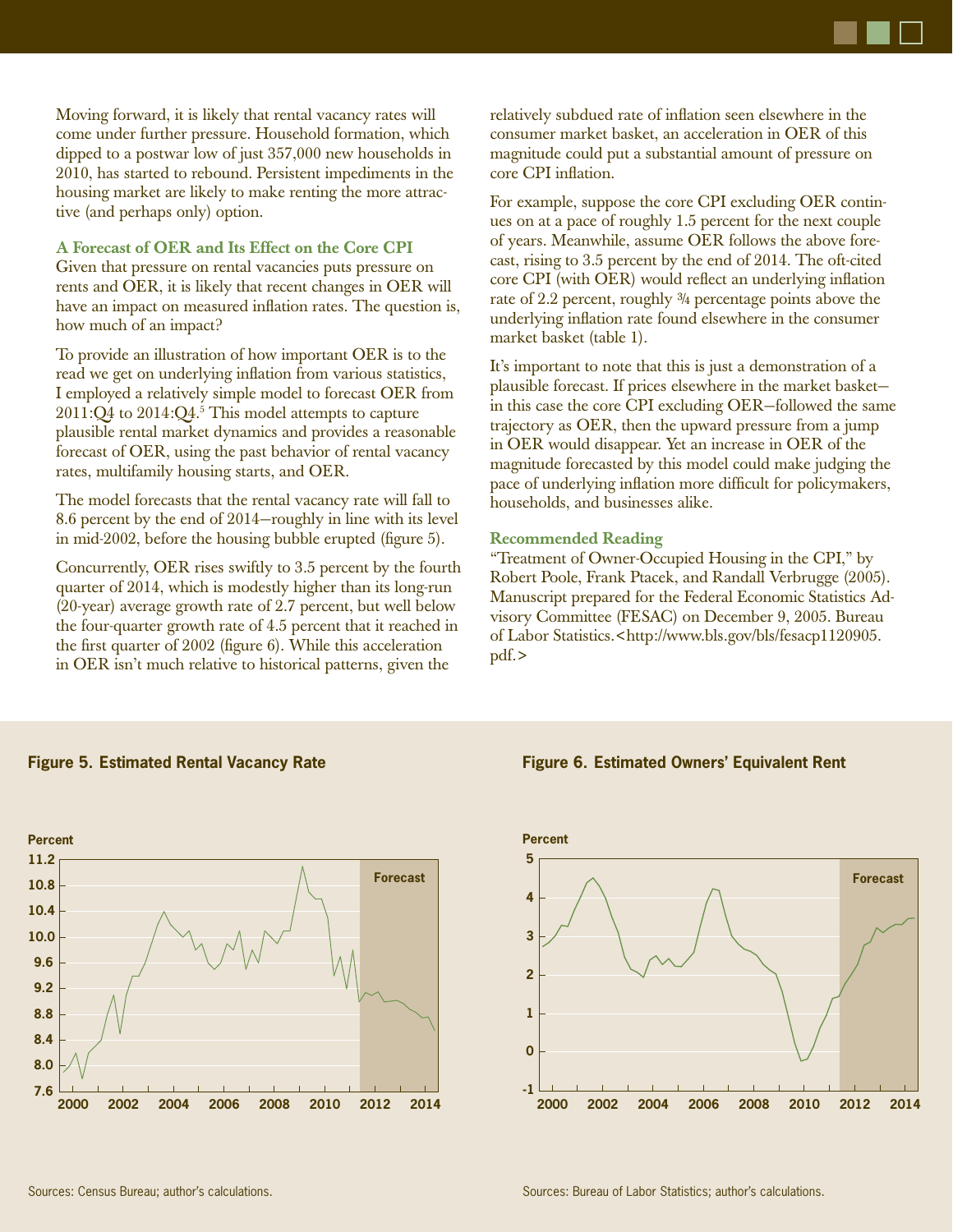## **Table 1. OER's Effect on the Core CPI Forecast**

|                                      | Percent change (Q4/Q4) |      |         |
|--------------------------------------|------------------------|------|---------|
| <b>Measure</b>                       | 2012                   | 2013 | 2014    |
| <b>OER</b>                           | 2.5                    | 3.2  | 3.5     |
| Core CPI excluding OER*              | 1.5                    | 15   | $1.5\,$ |
| Core CPI                             | 2.0                    | 22   | 22      |
| <b>Effect of OER on the core CPI</b> | 0.5                    | 0.7  | 0.7     |

\*Assumed to grow at the current trend in underlying inflation.

Sources: Bureau of Labor Statistics; author's calculations.

#### **Footnotes**

1. The BLS changed its pricing methodology in 1995 in part to lessen the variability in OER. (See "Improvements to the Food at Home, Shelter, and Prescription Drug Indexes in the U.S. Consumer Price Index" for the documentation. <http://www.bls.gov/osmr/pdf/ec950010.pdf.> The standard deviation in OER fell by more than 50 percent following the change in methodology, and this did correspond with a lessening in the volatility of the core CPI.

2. These measures are based on research by Michael F. Bryan, Stephen Cecchetti, and Rodney Wiggins ("Efficient" Inflation Expectation," Federal Reserve Bank of Cleveland, working paper no. 9707, 1997) and are produced monthly by the Federal Reserve Bank of Cleveland.

3. See "The U.S. Housing Market: Current Conditions and Policy Considerations," available at <http://www.federalreserve.gov/publications/other-reports/files/housing-whitepaper-20120104.pdf>.

4. "Housing Vacancies and Homeownership (CPS/HVS) FAQs," Census Bureau. <http://www.census.gov/hhes/www/ housing/hvs/faq.html.>

5. I used a vector autoregression (VAR), estimated in log differences with 8 lags of the rental vacancy rate, multifamily housing starts, and OER estimated from 1985:Q1 to 2011:Q3. The use of 8 lags was motivated by a desire to capture the relatively slow-moving nature of rental prices and the fact that the BLS makes a survey of each panel of rental units just twice a year. This model fits the data better than one that includes lags of just OER.